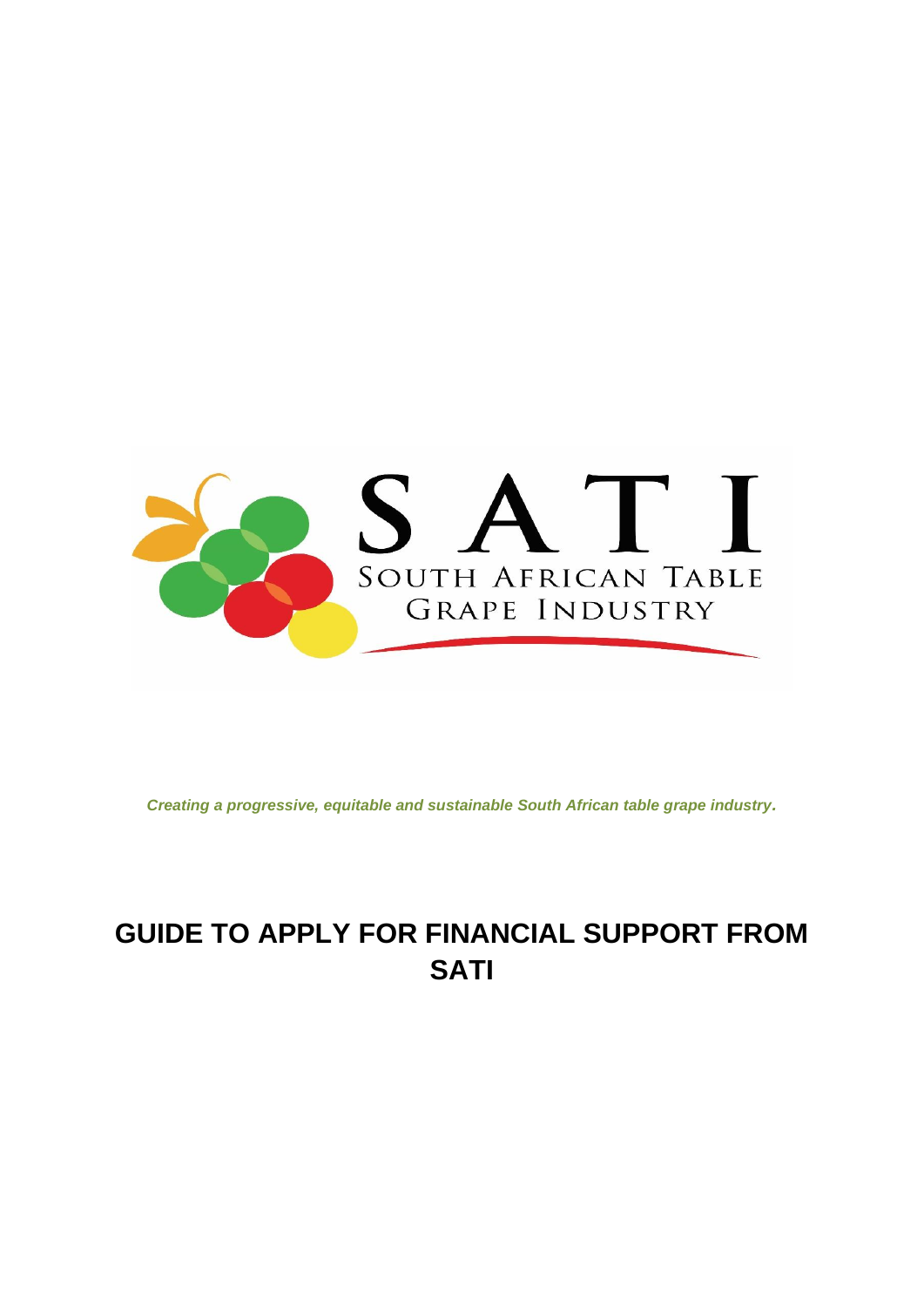## **1. Introduction**

Our supporting service to BBBEE initiatives is to create equal opportunities for black agriculturalists and/or entrepreneurs to participate as owners, co-owners, management and/or professionals in the table grape industry and share in the economic benefits the industry potentially offers, to all. The strategic goal of this support is to create a favorable and specialised agricultural service environment for the farmers.

Business acumen, economics, commitment and human capital development are the backbone and drivers of our transformation process. Black people must be introduced and expose to the industry and become part of the mainstream as fast as possible. Each broad base black economic empowerment initiative must have long term and sustainable economic benefits to all participants, especially black people to try and address the inequality of the past.

Therefor SATI provides some assistance to BBBEE initiatives to create an enabling environment and focus on the following:

- Enterprise Development, advisory service and tools
- Skills Development

## **2. Categories of Support**

- Preferred Cultivar Programme (Complete section A and B of application form and Annexure A)
- Training **the Complete section A and C of application form and Annexure A and B)**
- Other Business Support (Complete section A and D of application form and Annexure A)

## **3. Who is eligible to participate?**

Participation is restricted to black owners or co-owners of Table Grape production units and/or black agriculturalists or entrepreneurs, that is South African citizens.

- Must have access to natural resources (Land,etc);
- Leased land must be longer than 15 years and registered against the title deed of the property for the Preferred Cultivar Programme;
- Must be a land reform or transformation project;
- Must have the potential to create jobs;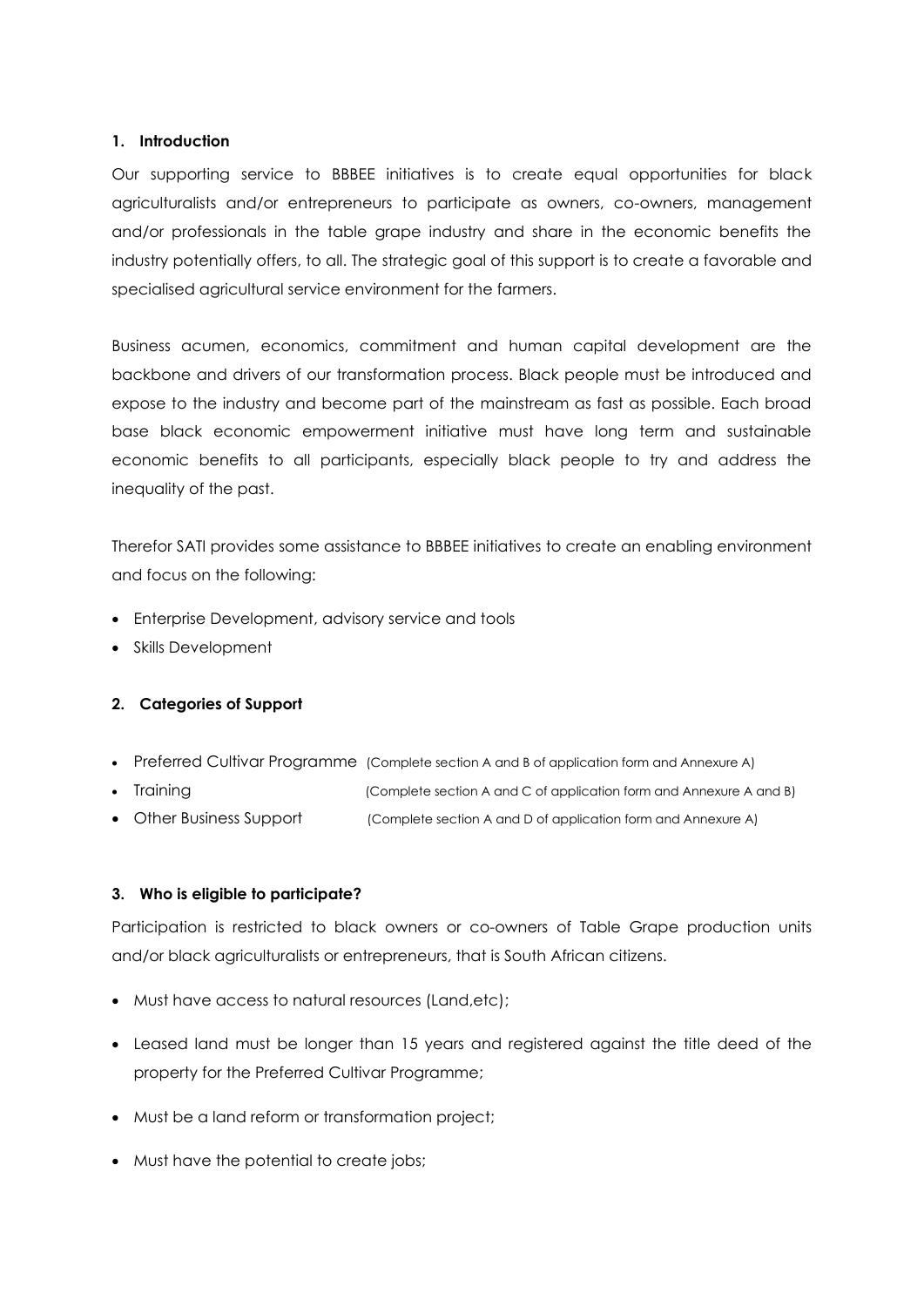- Must contribute to transforming the table grape industry;
- In the case of partnerships or equity schemes, the businesses must illustrate how skills transfer (training plan) of partners or co-owners will take place with clear identified beneficiaries and timeframes (especially on business management)

## **4. How to participate**

A standard application form can be obtained at the web link, [http://www.satgi.co.za](http://www.satgi.co.za/) under the Transformation portfolio, or from the SATI offices at 63 Main Rd, Paarl. Completed application forms will be received both in electronic at info@satgi.co.za and in hard copy. The application form contains details to be completed by the relevant business directors or trustees.

## **5. Applicants' responsibilities**

- 5.1. Obtain and complete an application form;
- 5.2. Where only partial payment is approved, the applicant will settle the balance of the account with the service provider;
- 5.3. Secure finance to do other activities such as soil preparation, infrastructure and production inputs when planning vineyard establishment;
- 5.4. Ordering of vines, subject to written approval from SATI;
- 5.5. Paying for their agreed portion of cost if it's joint initiative;
- 5.6. Planting the vines under the correct conditions;
- 5.7. Managing the vines indefinitely;
- 5.8. Acquiring training and/or mentorship and/or other business services as specified in the application form, SATI can support in this area;
- 5.9. Provide a progress report on request from SATI;
- 5.10. Accept ownership and full responsibility of the service or vines provided through our support;
- 5.11. Submit proof (Report and/or delivery notes) to SATI that the services or vines were received, before payment;
- 5.12. Commit to give SATI access to premises to do site visits to monitoring purpose;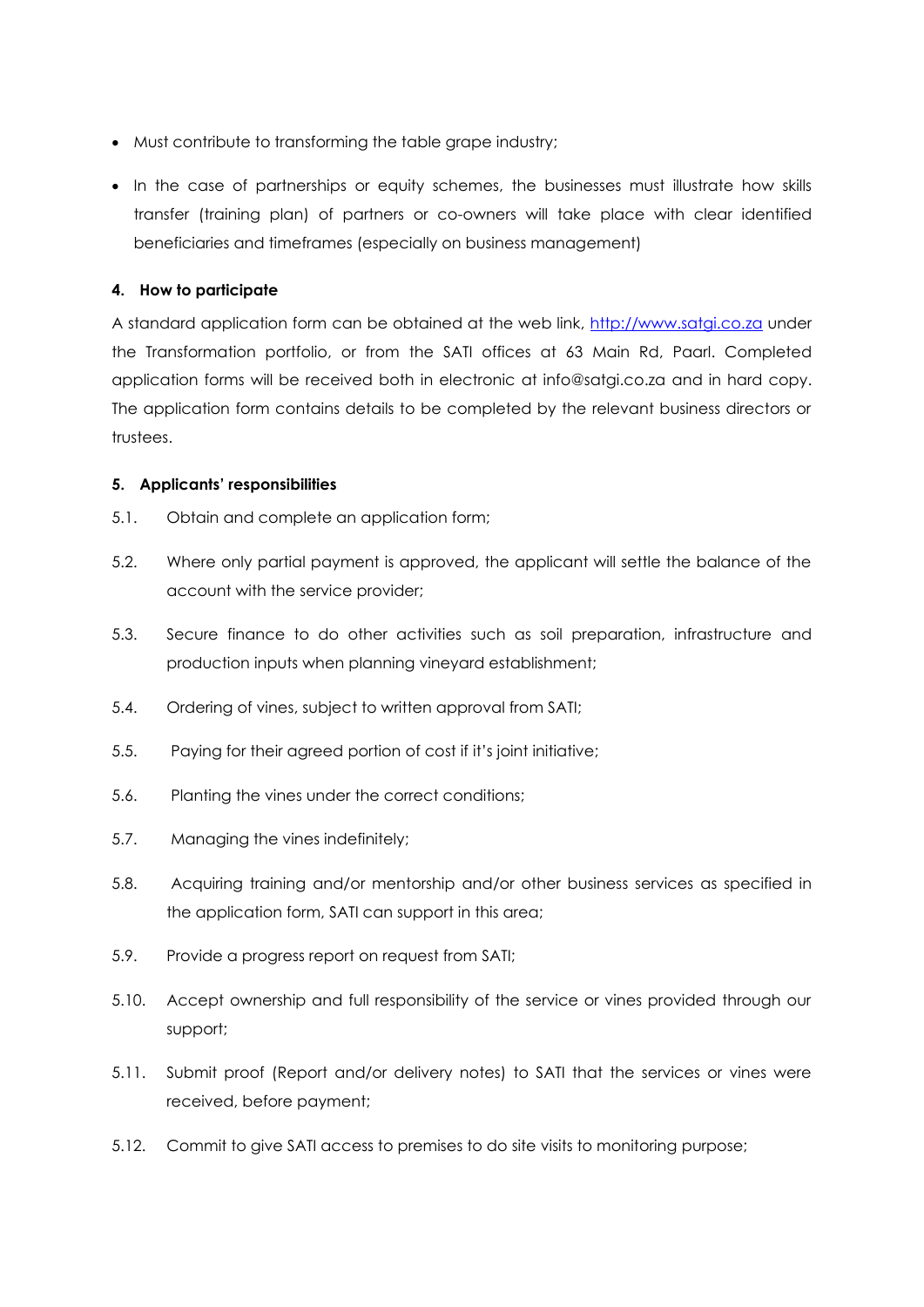5.13. Provide a training plan and commitment to execute the plan within the given timeframe;

## **6. SATI's responsibilities**

- 6.1. Payment of the service provider, if SATI granted approval;
- 6.2. Assessment of applications;
- 6.3. Conduct site visits from time to time;
- 6.4. Advising producers or buyers of possible sources of technical assistance;
- 6.5. Evaluate the impact of the *Preferred Cultivar Programme;*
- 6.6. Try to facilitate proactively other funding avenues for the development of BBBEE initiatives

#### **7. Terms and conditions**

- 7.1. SATI will only consider funding if the black partner submits and/or present the completed application;
- 7.2. SATI will only consider funding the black representative's contribution maximum to share percentage;
- 7.3. Businesses funded previously must provide audit financial statements that reflect previous support as black partner's contribution;
- 7.4. Where applications are successful, payments will only be made against invoices issued by approved and agreed service providers;
- 7.5. SATI will only take responsibility for payment if an approval letter was issued to the applicant;
- 7.6. Invoices are to be made out in SATI's name to the maximum approved amount;
- 7.7. Payments will be made directly to the service provider, unless prior agreements are made;
- 7.8. Where only partial payment is approved, the applicants and his/her partner will be responsible for settling the balance of the account with the service provider;